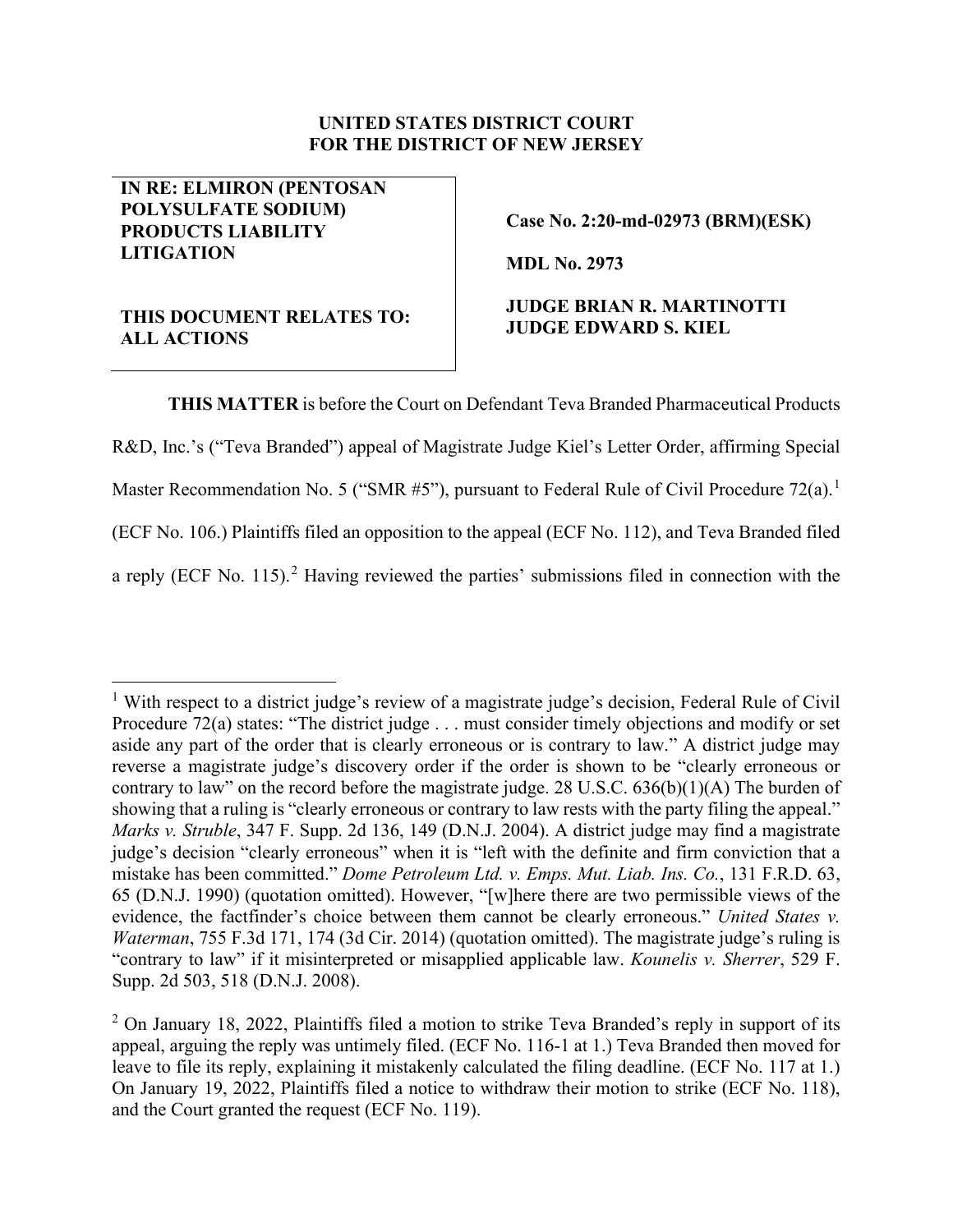appeal and having declined to hold oral argument pursuant to Federal Rule of Civil Procedure 78(b);

## **IT APPEARING THAT:**

- 1. On July 29, 2021, Special Master Polifroni issued Special Master Recommendation No. 3 ("SMR #3"). (ECF No. 106-4.)
- 2. In SMR #3, Special Master Polifroni heard arguments on an issue brought by Plaintiffs to compel a Rule 30(b)(6) deposition of Teva Branded's corporate representative on five noticed issues. (*Id.* at 3 of 11.)
- 3. In SMR #3, Special Master Polifroni recommended Teva Branded produce the appropriate witnesses for a Rule  $30(b)(6)$  deposition but directed Plaintiffs to amend their 30(b)(6) Notice to "incorporate the intended topics of deposition." (*Id.* at 4 of 11.) In relevant part, Special Master Polifroni's recommendation stated "Teva[ Branded]'s argument that the oral depositions of Teva [Branded] witnesses are cumulative is not persuasive in that the federal rule does not preclude questioning witnesses on the substance of the written discovery." (*Id*.) Special Master Polifroni found "the facts presented do not justify the extraordinary circumstances needed for a protective order. Teva Branded should produce appropriate witness(es) for a 30(b)(6) deposition(s)." (*Id.* at 10 of 11.)
- 4. On August 3, 2021, Plaintiffs served Teva Branded their amended Rule 30(b)(6) Notice, as directed in SMR #3. (ECF No. 106-3.)
- 5. On September 13, 2021, Special Master Polifroni issued SMR #5. (ECF No. 106- 6.)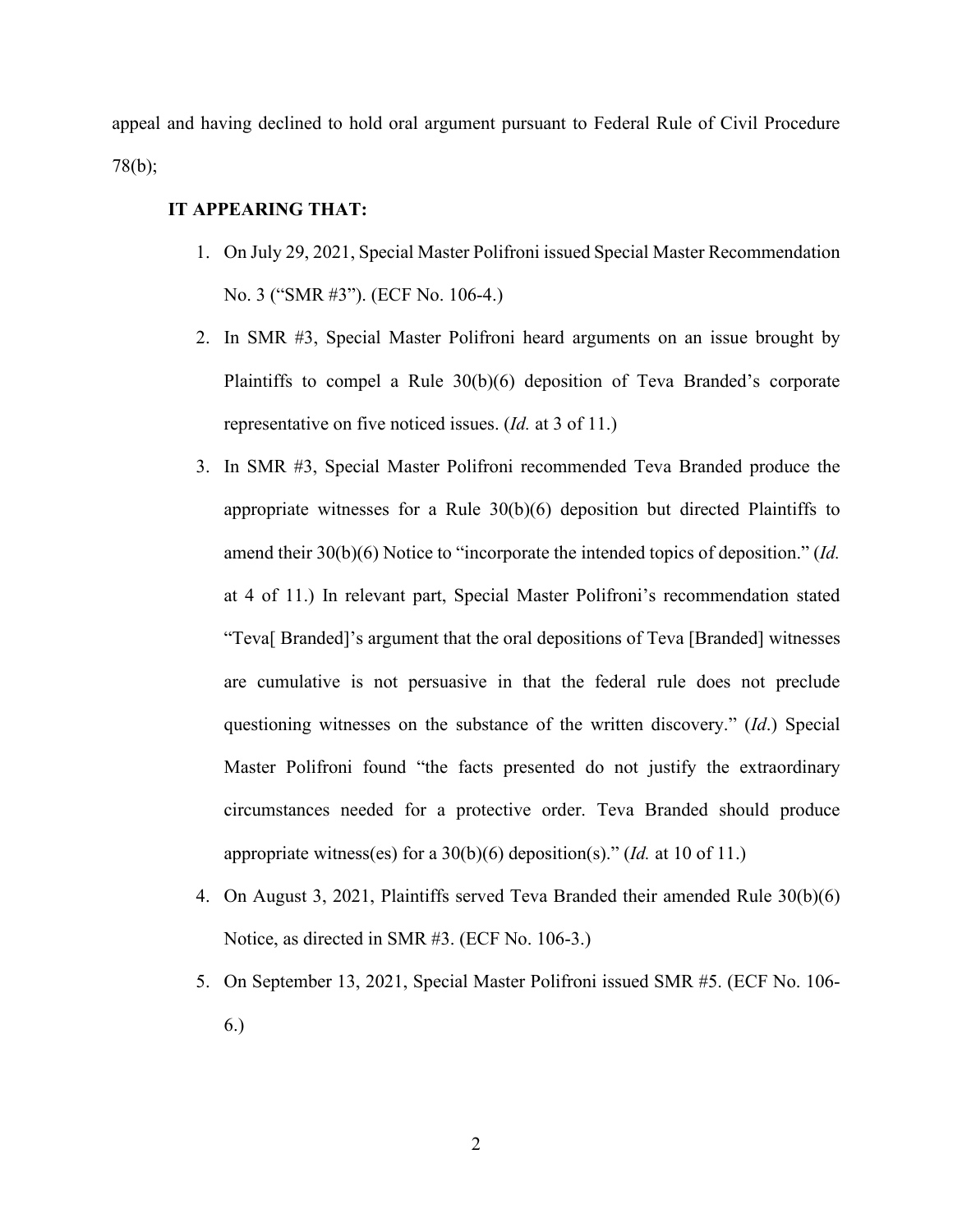- 6. In SMR #5, Special Master Polifroni heard arguments on issues brought by Plaintiffs seeking to implement SMR #3 and compel Teva Branded to comply with the amended Rule 30(b)(6) Notice. (*Id.* at 5 of 9.)
- 7. In SMR #5, Special Master Polifroni granted Plaintiffs' request to enforce SMR #3 and denied Teva Branded's request to quash or modify the scope of SMR #3. (*Id*. at 3 of 9.)
- 8. On September 20, 2021, Teva Branded filed its objections to SMR #5 with Magistrate Judge Kiel, objecting to producing a corporate witness to testify about the operational and management structure and identifying individuals with responsibilities in multiple topic areas. [3](#page-2-0) (ECF No. 84.)
- 9. On December 2, 2021, Magistrate Judge Kiel issued a Letter Order affirming SMR #5. (ECF No. 103.)
- 10. In the Letter Order, Magistrate Judge Kiel found "the Special Master did not abuse his discretion in ordering Teva Branded to engage in discovery concerning Elmiron from the 1990's onward, as such discovery is relevant to Plaintiffs' theory that the ingestion of Elmiron leading to vision complications may have been known." (*Id.* at 3.)

<span id="page-2-0"></span><sup>&</sup>lt;sup>3</sup> Initially, Teva Branded brought two objections before Magistrate Judge Kiel, objected to SMR #5 "to the extent it requires Teva Branded to: (1) engage in discovery about manufacturing of Elmiron and (2) present a corporate representative witness to testify about the 'operational and management structure' and identity of individuals with 'responsibilities' in multiple topic areas." (ECF No. 84 at 1.) On November 1, 2021, the Court issued an order denying a request filed by Defendants to file a motion to dismiss Plaintiffs' manufacturing defect claims. (ECF No. 97.) In light of the Court's order, Teva Branded withdrew their first objection regarding discovery on the manufacturing of Elmiron. (ECF No. 106-1 at 5.)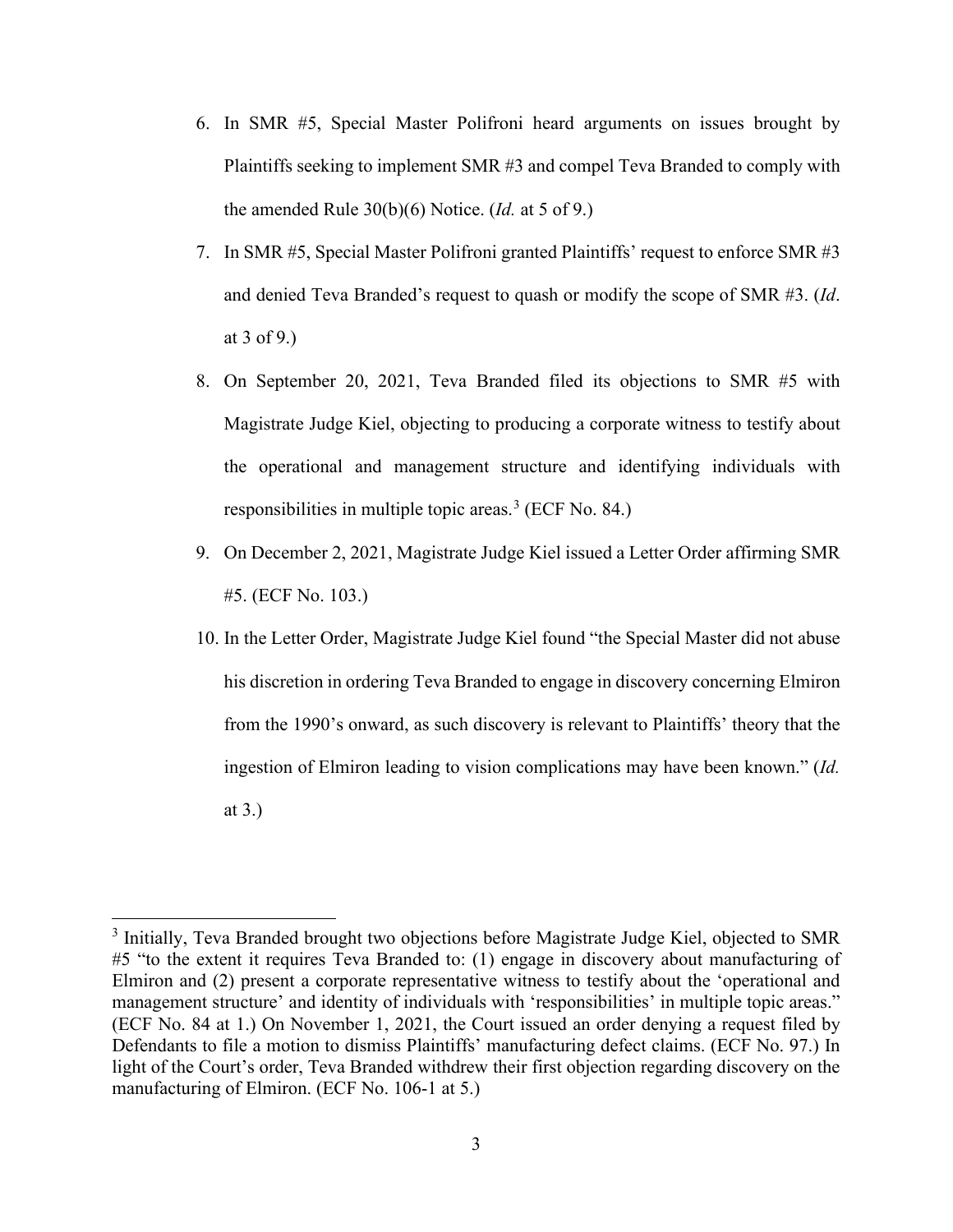- 11. On December 17, 2021, Teva Branded appealed the Letter Order, arguing Magistrate Judge Kiel: (1) addressed issues regarding electronically-stored information that were not before him; and (2) erred in addressing the "Entity Topics" in the amended Rule  $30(b)(6)$  Notice but not the "Individual Topics", <sup>[4](#page-3-0)</sup> the latter of which Teva Branded contends was the intended scope of their objections to SMR #5. (ECF No. 106-1 at 4, 6–7.)
- 12. On January 4, 2022, Plaintiffs filed an opposition to Teva Branded's appeal, asserting each of Teva Branded's arguments were properly considered and rejected by Magistrate Judge Kiel. (ECF No. 112 at 1–2.)
- 13. On January 14, 2022, Teva Branded filed its reply, clarifying "the only issue before the Court" is "the Magistrate Judge's ruling did not address the issue that was before him, namely whether Teva Branded must prepare and produce a 30(b)(6) witness to provide testimony identifying all individuals employed by Baker Norton Pharmaceuticals, Inc. ("BNP") who had 'responsibility' for various functions during multiple time periods in regard to Elmiron." (ECF No. 115 at 1.)
- 14. To the extent Teva Branded argues Magistrate Judge Kiel erred by only addressing the "Entity Topics"—which Teva Branded maintains was not before Magistrate

<span id="page-3-0"></span><sup>&</sup>lt;sup>4</sup> According to Teva Branded, (1) the "Entity Topics" are Topics 4.a. through 4.g., 6.a. through 6.i., and 8.a. through 8.i. in the amended Rule 30(b)(6) Notice; and (2) the "Individual Topics" are Topics 2, 5 (including a. through g.), 7 (including a. through i.), 9.a., 9.c., 9.d., the sentence following 9.i., and "the operational and management structure of each Teva Defendant" in Topics 4, 6, and 8 in the amended Rule 30(b)(6) Notice. (ECF No. 106-1 at 6–7.) Teva Branded describes "Entity Topics" as topics about the entities responsible for certain functions. (*Id*. at 6.) Teva Branded describes the "Individual Topics" as topics about preparing and producing a witness to provide testimony identifying the individuals employed by Baker Norton Pharmaceutical, Inc. who had responsibility for various functions during multiple time periods. (*Id.*) Teva Branded already produced a witness on December 3, 2021 who testified on the "Entity Topics." (*Id.*)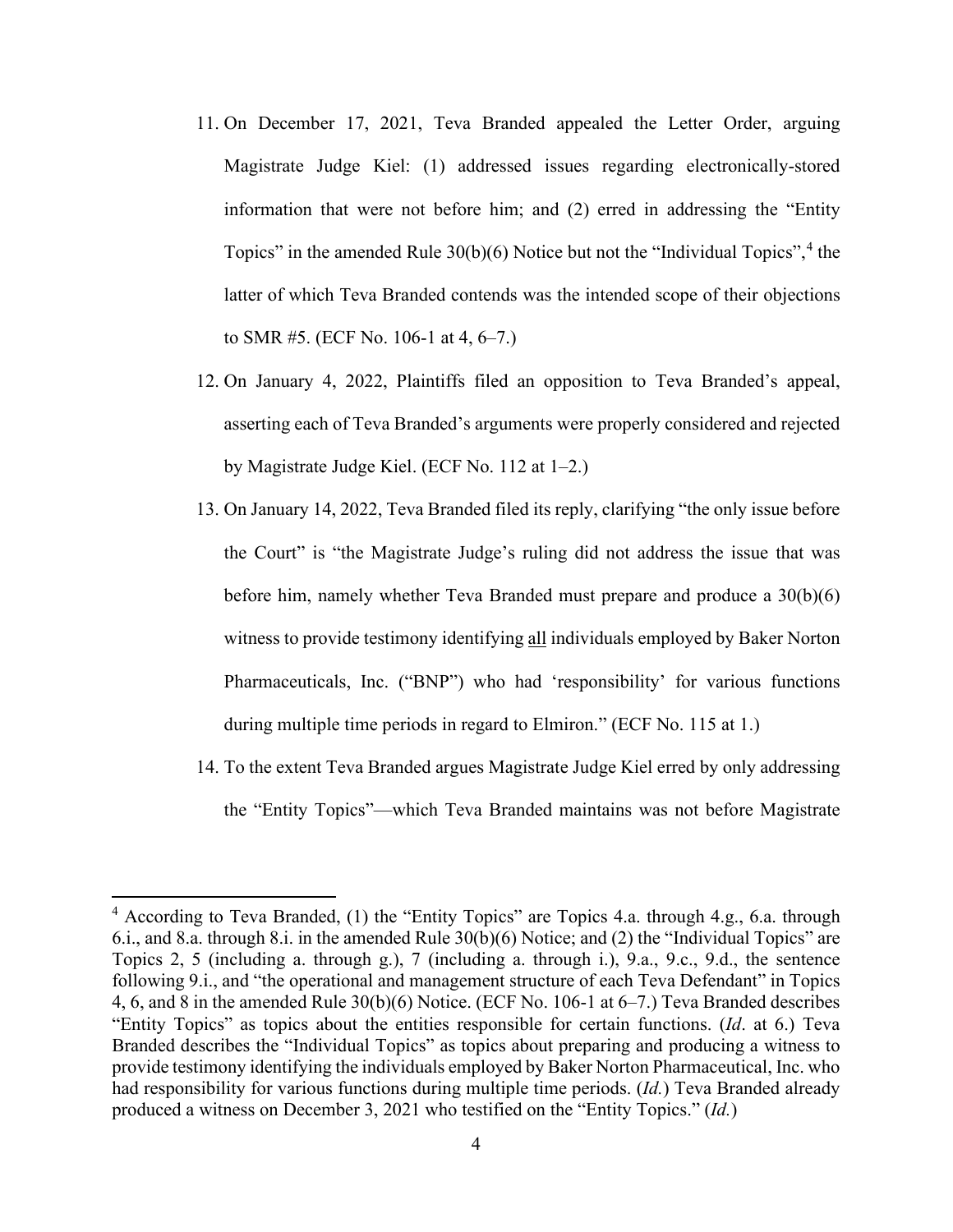Judge Kiel—and not addressing the "Individual Topics" in the amended Rule 30(b)(6) Notice, the argument is unavailing. Magistrate Judge Kiel affirmed Special Master Polifroni's recommendation in its entirety, which includes the Special Master's recommendation regarding both the Entity Topics and Individual Topics in the amended Rule 30(b)(6) Notice.

- 15. Magistrate Judge Kiel considered Teva Branded's objection "to produc[ing] a Rule 30(b)(6) witness who Teva Branded argues will merely reiterate what is in the documents produced," and found "[t]hat objection is without merit." (ECF No. 103 at 4 of 5 n.4); *see Blackrock Allocation Target Shares v. Wells Fargo Bank, Nat'l Ass'n*, Civ. A. No. 14-09371, 2017 WL 9400671, at \*1 (S.D.N.Y. Apr. 27, 2017) (holding that for a "deposition of an organization pursuant to Rule  $30(b)(6)$ ," the "witness must be appropriately prepared to testify to [noticed] topics even if the witness has no prior personal knowledge on the subjects"); *Clark v. Prudential Ins. Co. of Am.*, 289 F.R.D. 144, 176 (D.N.J. 2013) (holding that a "Rule 30(b)(6) corporate representative . . . is not required to have personal knowledge of the facts on which he gives testimony").
- 16. To the extent Teva Branded contends Magistrate Judge Kiel addressed issues of electronically-stored information that were not before him, Teva Branded contention is misplaced. In the Letter Order, Magistrate Judge Kiel found that "Teva Branded's arguments that it will face undue burden and expense in conducting searches for older documents and older electronically-stored information are premature and without merit." (ECF No. 103 at 3.) The Letter Order continues "[a]fter Teva Branded engaged in a good faith effort to comply with the